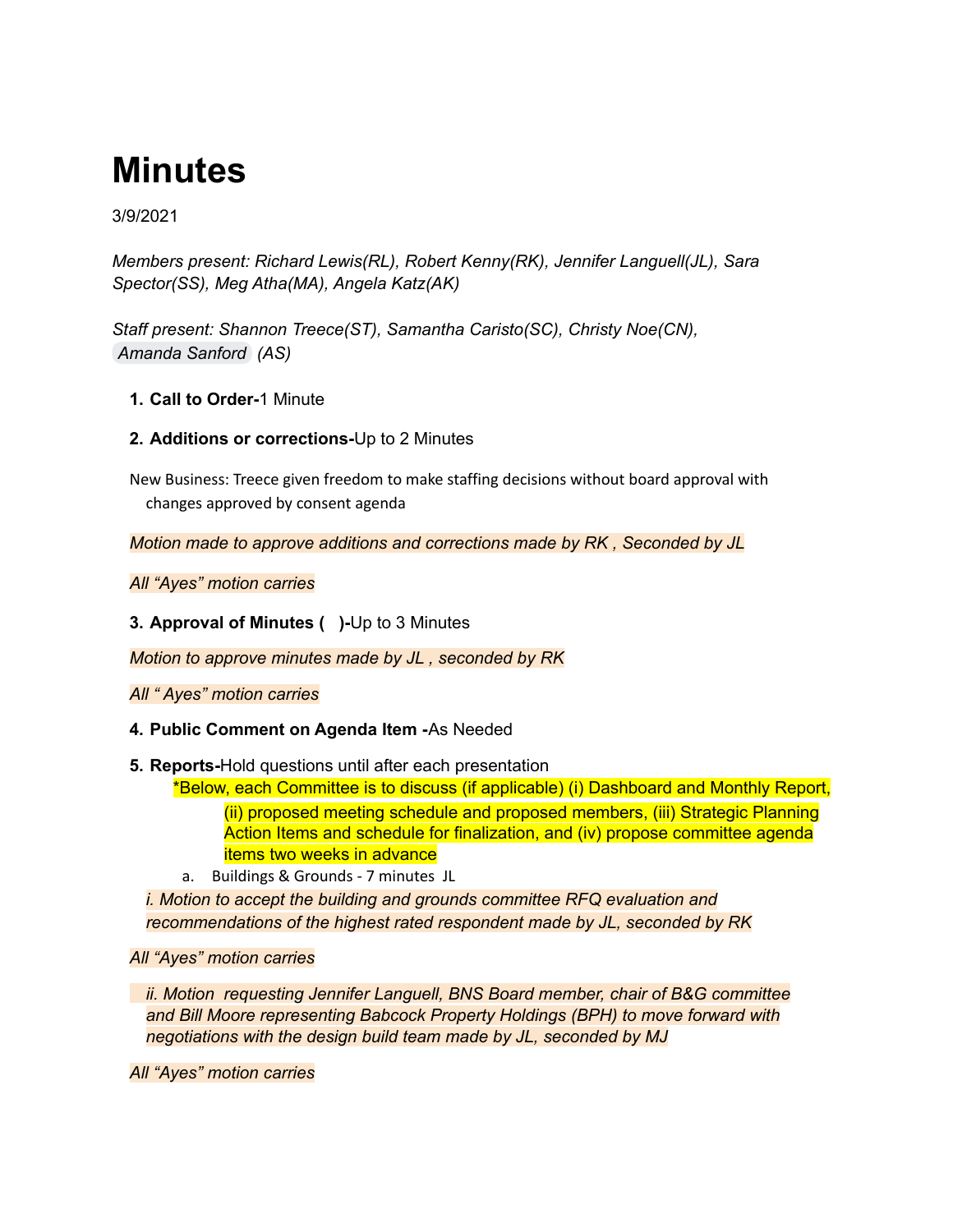*iii. Motion to approve moving forward on the design portion of the BNS HS project once a pledge agreement is in place and council has reviewed and approved all pertinent documents made by JL, seconded by MJ*

#### *All "Ayes" motion carries*

## *iv. Motion to approve advancing the design to estimate and negotiate GNP that can be used to determine financing and bonding options made by JL, seconded by SS*

### *All "Ayes" motion carries*

- b. Finance-SFS-7 minutes ST
- c. Buildings & Grounds 5 minutes JL *i. Strategic Plan update*
- *d.* Academic- 5 minutes MJ *i. Strategic Plan update*
- e. Advancement- 3 minute TD *i. Strategic Plan update*
- f. Nominating- 1 minute TD *i. Strategic Plan update*
- g. Audit-<1 minute RL
- h. Babcock Ranch Update- 5 minutes BVM
- i. Principal- 5 minutes ST
- j. Consultant-3 minutes CN

## **6. Consent Agenda**

- a. Approve changes to interim salary schedule
	- Payroll dates pg. 4, 6, 9, 12, 16, 20
	- Addition of long term substitute pay rates pg 20
- b. Approve 21/22 OT Contract
- c. Approve new paraprofessional hire: Lourdes Otero
- d. Approve reimbursement resolution
- e. Approve amended enrollment policy
- f. Remove Best and Brightest policy

#### *Motion to Approve consent agenda made by RK , seconded by JL*

#### *All "Ayes" motion carries*

- **7. Old Business-**Up to 5 Minutes
	- a. Charter Contract Deadlines

## **8. New Business**

**9. Comments-**As Needed